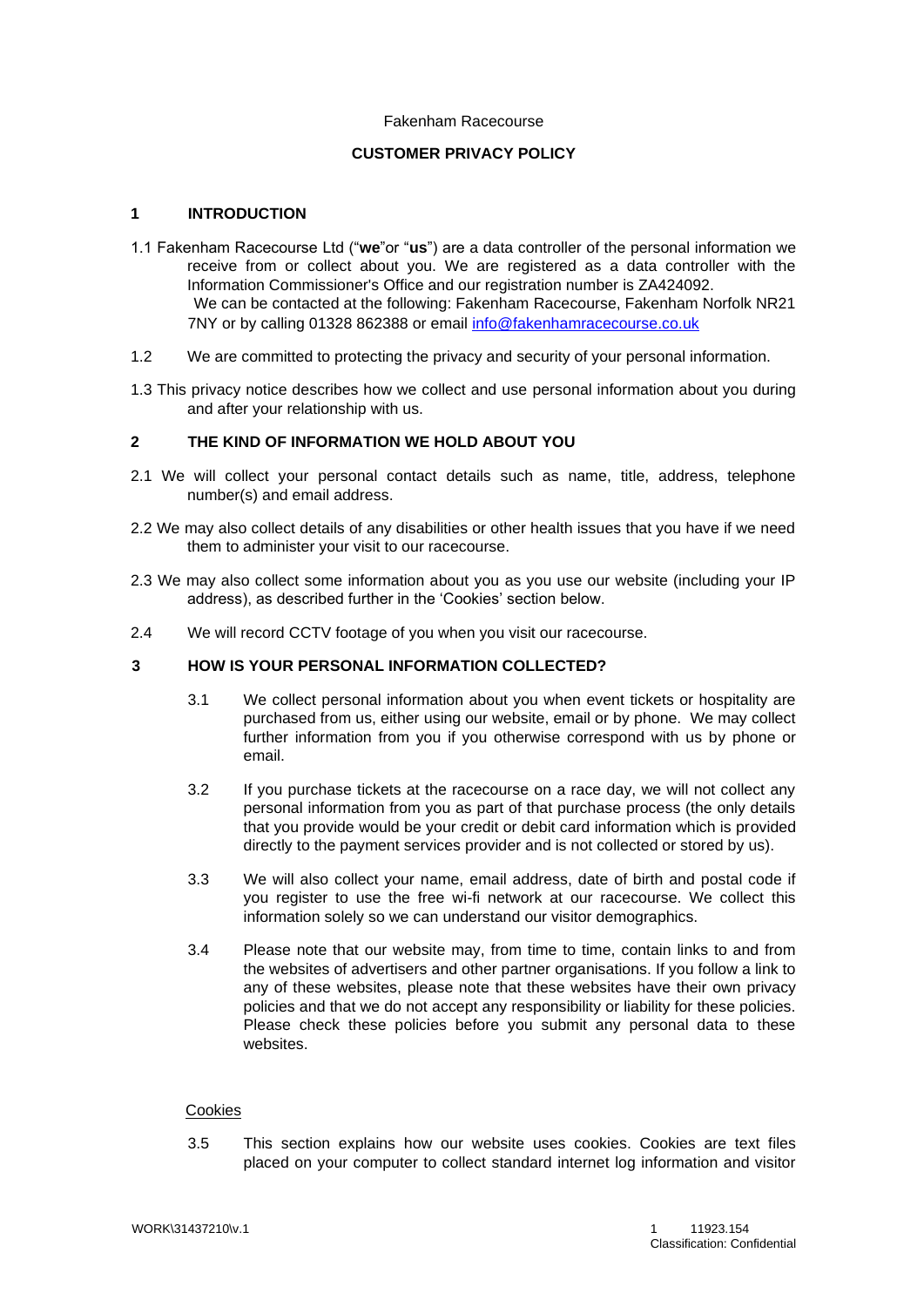behaviour information. This information is used to track visitor use of the website and to compile statistical reports on website activity. For further information visit [www.aboutcookies.org](http://www.aboutcookies.org/) [o](http://www.aboutcookies.org/)r [www.allaboutcookies.org.](http://www.allaboutcookies.org/) You can find Fakenham Racecourse Cookie Policy on our website.

3.6 You can set your browser not to accept cookies and the above websites tell you how to remove cookies from your browser. However, in a few cases some of our website features may not function as a result.

## **4 HOW WE WILL USE INFORMATION ABOUT YOU**

We will collect store, use and share information about you in order to administer our relationship with you as our customer and to manage our business more generally.

#### Information you provide to us

- 4.1 We will use this information to perform the contract we have entered into with you i.e. to contact you (including as necessary to send you tickets you have booked through us) and to verify your identity when you visit our racecourse.
- 4.2 We may also use this information in other ways when it is in our legitimate interests to do so – i.e. so we can respond to your enquiries or to process your requests in relation to your information. Where we don't need (under applicable data protection law) to gain your express consent to send you marketing materials or other information about our racecourse or events, we will do so again in order to achieve our legitimate interests.
- 4.3 We may also process the personal information that you provide to us in order to comply with our legal obligations, where we need to protect your interests (or someone else's interests) or where it is needed in the public interest.
- 4.4 We may (in circumstances where we do not have another legal basis on which to do so) ask you to consent to us processing your information  $-$  e.g. when sending you marketing materials from time to time or to process your health data in order to administer your visit to our racecourse. If we do so, we will provide you with details of the information that we would like and the reason(s) we need it, so that you can consider whether you wish to consent. As we will explain at the time we collect any such consent, you have the right to withdraw the consent you have provided at any time.
- 4.5 If you fail to provide certain information when requested, we may not be able to perform the contract we have entered into with you (such as selling you tickets), or we may be prevented from complying with our legal obligations (such as to ensure the health and safety of visitors to our racecourse). If you withdraw your consent to us processing your personal information (where consent has been provided), that might also have an impact on our ability to permit you to visit our racecourse.
- 4.6 Please note that we may process your personal information without your knowledge or consent where this is required or permitted by law

#### Information we collect from you

- 4.7 As described above, we may collect certain information from you when you use our site. We will use this to ensure that content from our site is presented in the most effective manner for you and for your computer, making the site easier for you to use and providing you with access to all parts of the site.
- 4.8 We also use this information to measure or understand the effectiveness of advertising we serve to you and others, and to deliver relevant advertising to you.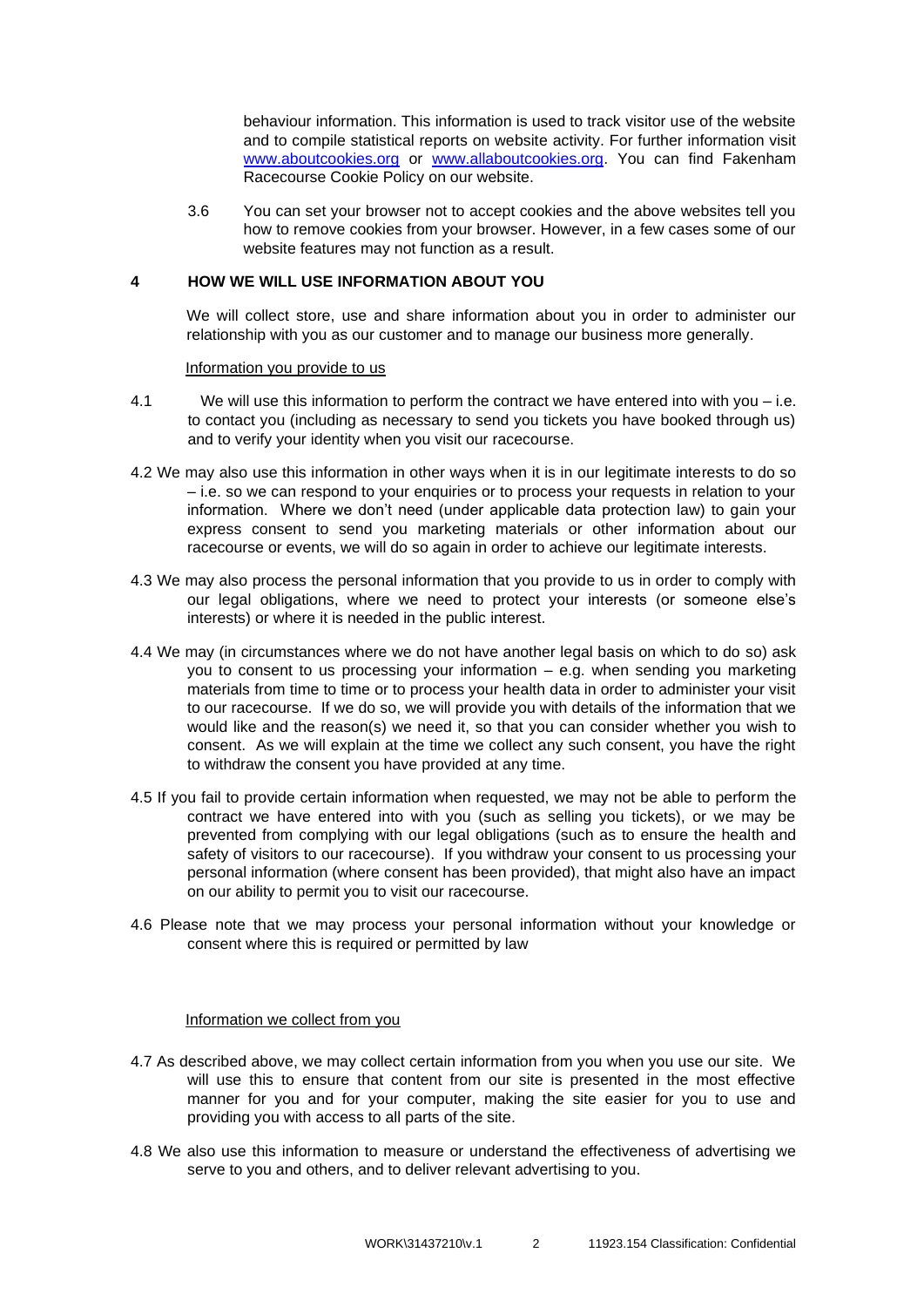4.9 We do not envisage that any decisions will be taken about you using automated means. We will notify you in writing if this position changes.

## **5 DATA SHARING**

- 5.1 We will share your personal information with the following third parties where required by law, where it is necessary to administer the working relationship with you or where we have another legitimate interest in doing so.
- 5.2 "Third parties" includes third-party service providers (including contractors and designated agents), and other entities within our group. The following activities are carried out by third-party service providers: such as our ticketing provider, catering partners in necessary and other partners as appropriate.
- 5.3 Our third-party service providers and other entities in the group are required to take appropriate security measures to protect your personal information in line with our policies. We do not allow our third-party service providers to use your personal data for their own purposes. We only permit them to process your personal data for specified purposes and in accordance with our instructions.
- 5.4 We will share your personal information with other entities in our group, for example as part of our regular reporting activities on company performance and business planning, for system maintenance support and for hosting of data.
- 5.5 We may share your personal information with other third parties, for example if our business or assets are to be acquired by another company. We may also need to share your personal information with a regulator or otherwise to comply with the law.
- 5.6 We may transfer personal information about you outside of the European Economic Area (EEA). To ensure that your personal information receives an adequate level of protection we will put in place appropriate measures to ensure that your personal information is treated by those third parties in a way that is consistent with and which respects the EU and UK laws on data protection

# **6 DATA SECURITY**

6.1 We have put in place appropriate security measures to prevent your personal information from being accidentally lost, used or accessed in an unauthorised way, altered or disclosed. In addition, we aim to limit access to your personal information to those employees, agents, contractors and other third parties who have a business need to know.

# **7 DATA RETENTION**

- 7.1 We will only retain your personal information for as long as we consider it necessary to fulfil the purposes we collected it for, including for the purposes of satisfying any legal, accounting, or reporting requirements. To determine the appropriate retention period for personal data, we consider the amount, nature, and sensitivity of the personal data, the potential risk of harm from unauthorised use or disclosure of your personal data, the purposes for which we process your personal data and whether we can achieve those purposes through other means, the applicable legal requirements and other factors that we consider relevant.
- 7.2 In some circumstances we may anonymise your personal information so that it can no longer be associated with you, in which case we may use such information without further notice to you.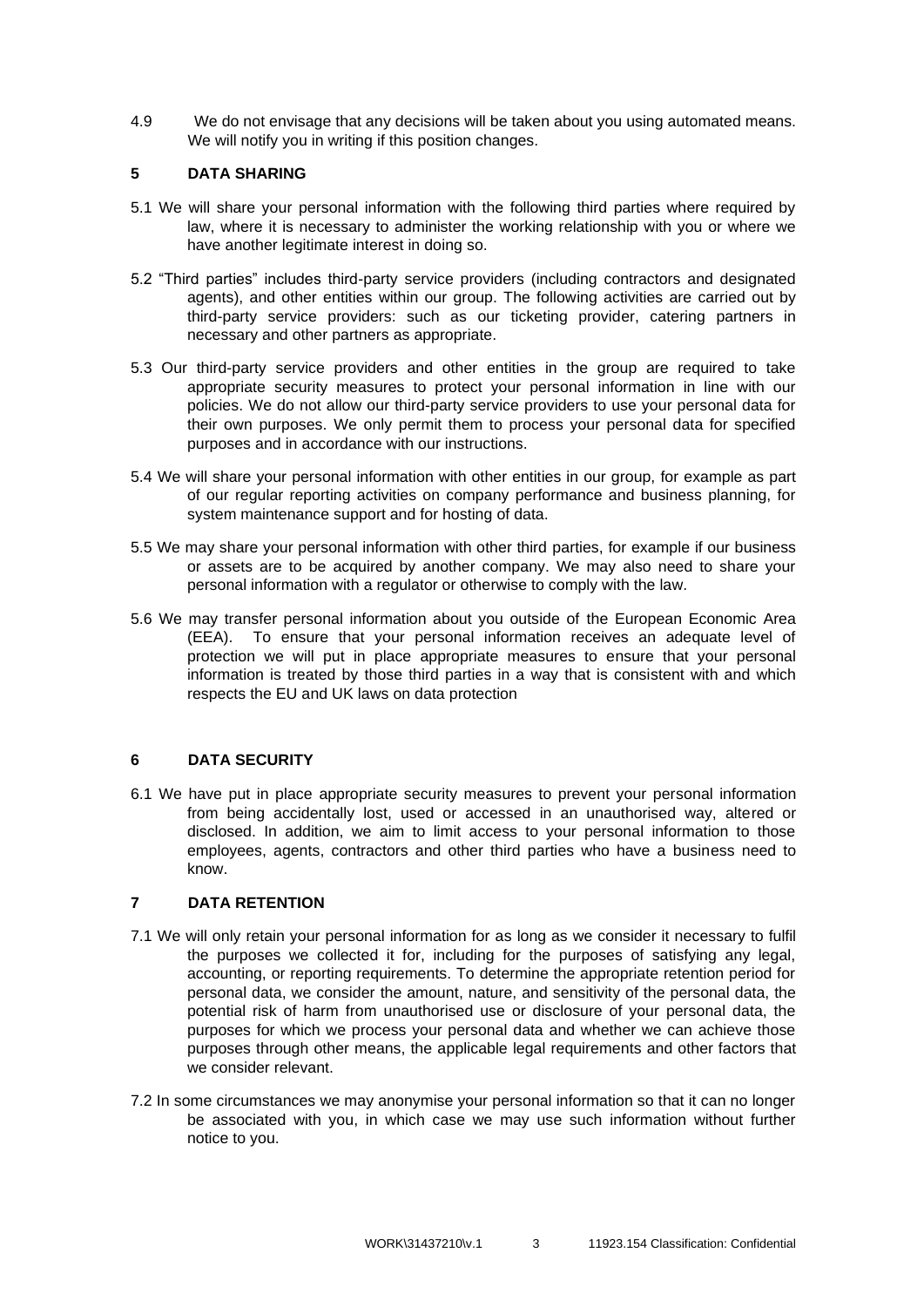## **8 YOUR RIGHTS IN CONNECTION WITH PERSONAL INFORMATION**

- 8.1 Under certain circumstances and subject to certain conditions, by law you have the right to:
	- **Request access** to your personal information (commonly known as a "data subject access request"). This enables you to receive a copy of the personal information we hold about you.
	- **Request correction** of the personal information that we hold about you. This enables you to have any incomplete or inaccurate information we hold about you corrected.
	- **Request erasure** of your personal information. This enables you to ask us to delete or remove personal information where there is no good reason for us continuing to process it. You also have the right to ask us to delete or remove your personal information where you have exercised your right to object to processing (see below).
	- **Object to processing** of your personal information where we are relying on a legitimate interest (or those of a third party) and there is something about your particular situation which makes you want to object to processing on this ground. You also have the right to object where we are processing your personal information for direct marketing purposes.
	- **Request the restriction of processing** of your personal information. This enables you to ask us to suspend the processing of personal information about you, for example if you want us to establish its accuracy or the reason for processing it.
	- **Request the transfer** of your personal information to another party.
	- 8.2 You will not have to pay a fee to access your personal information (or to exercise any of the other rights). However, we may charge a reasonable fee if your request for access is clearly unfounded or excessive. Alternatively, we may refuse to comply with the request in such circumstances.
	- 8.3 We may need to request specific information from you to help us confirm your identity and ensure your right to access the information (or to exercise any of your other rights). This is another appropriate security measure to ensure that personal information is not disclosed to any person who has no right to receive it.
	- 8.4 In the limited circumstances where you may have provided your consent to the collection, processing and transfer of your personal information for a specific purpose, you have the right to withdraw your consent for that specific processing. To withdraw your consent, please contact us using the contact details at the top of this privacy notice. Once we have received notification that you have withdrawn your consent, we will no longer process your information for the purpose or purposes you originally agreed to, unless we have another legitimate basis for doing so in law.
- 9 If you are unsatisfied with our response to any data protection issues you raise with us, you have the right to make a complaint to the [Information Commissioner's Office \(ICO\).](https://ico.org.uk/concerns/) The ICO is the authority in the UK which is tasked with the protection of personal data and privacy.